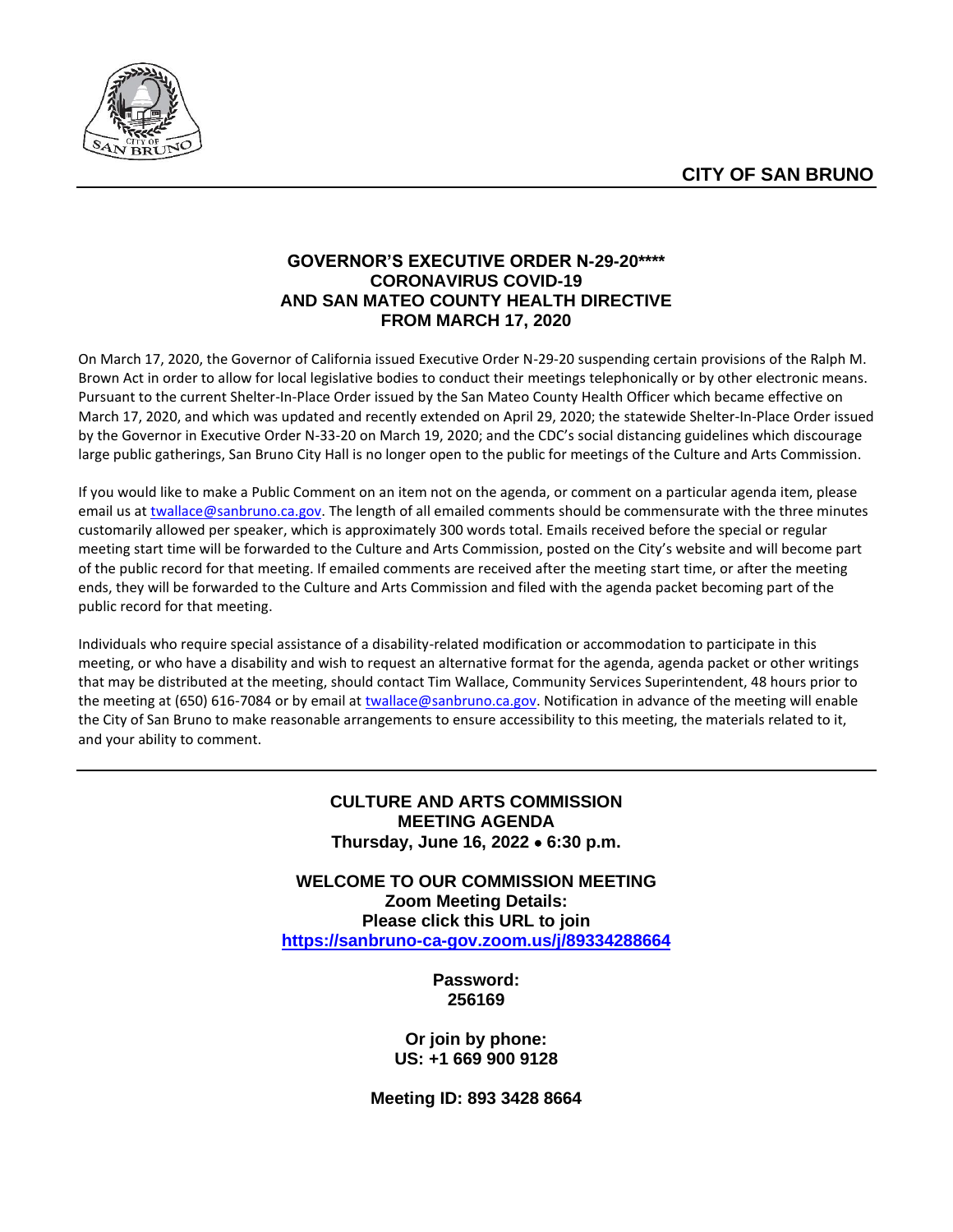- 1. **CALL TO ORDER/ROLL CALL:** Chair Pamela Madden, Vice Chair Janet Monaghan, Pamela Gamble, Jeanne George, Melissa Rohlfs.
- 2. **PLEDGE OF ALLEGIANCE:**
- 3. **REVIEW OF AGENDA:**
- 4. **ACCEPTANCE OF THE MINUTES:** May 19, 2022
- 5. **CONSENT CALENDAR:**
- 6. **PUBLIC COMMENT ON ITEMS NOT ON AGENDA: (Note: Commission's policy is to refer matters raised in this forum to staff for investigation and/or action where appropriate. State Law, known as the "Brown Act", prohibits Commission from discussing or acting upon any matter that is not on the agenda. Non-agenda issues raised by members of the public or by the Commission may, at the discretion of the Commission, be scheduled for consideration at future meetings.)**

#### 7. **UNFINISHED BUSINESS:**

#### 8. **NEW BUSINESS:**

- a. Memorial Recognition Subcommittee Appointment
- b. Cancellation of August Meeting (Oral)
- c. Announcement of Artists Selected for Community Art Gallery 2022-23

#### 9. **ITEMS FROM COMMISSION MEMBERS:**

#### 10. **ITEMS FROM STAFF:**

- a. Report out on Community Day (Oral)
- b. Report out on Juneteenth (Oral)
- c. Public Voting for Movies in the Park Underway (Oral)

#### 11. **ADJOURNMENT**

**The next Regular Culture and Arts Commission Meeting will be held on Thursday, July 21, 2022 at 6:30 p.m.**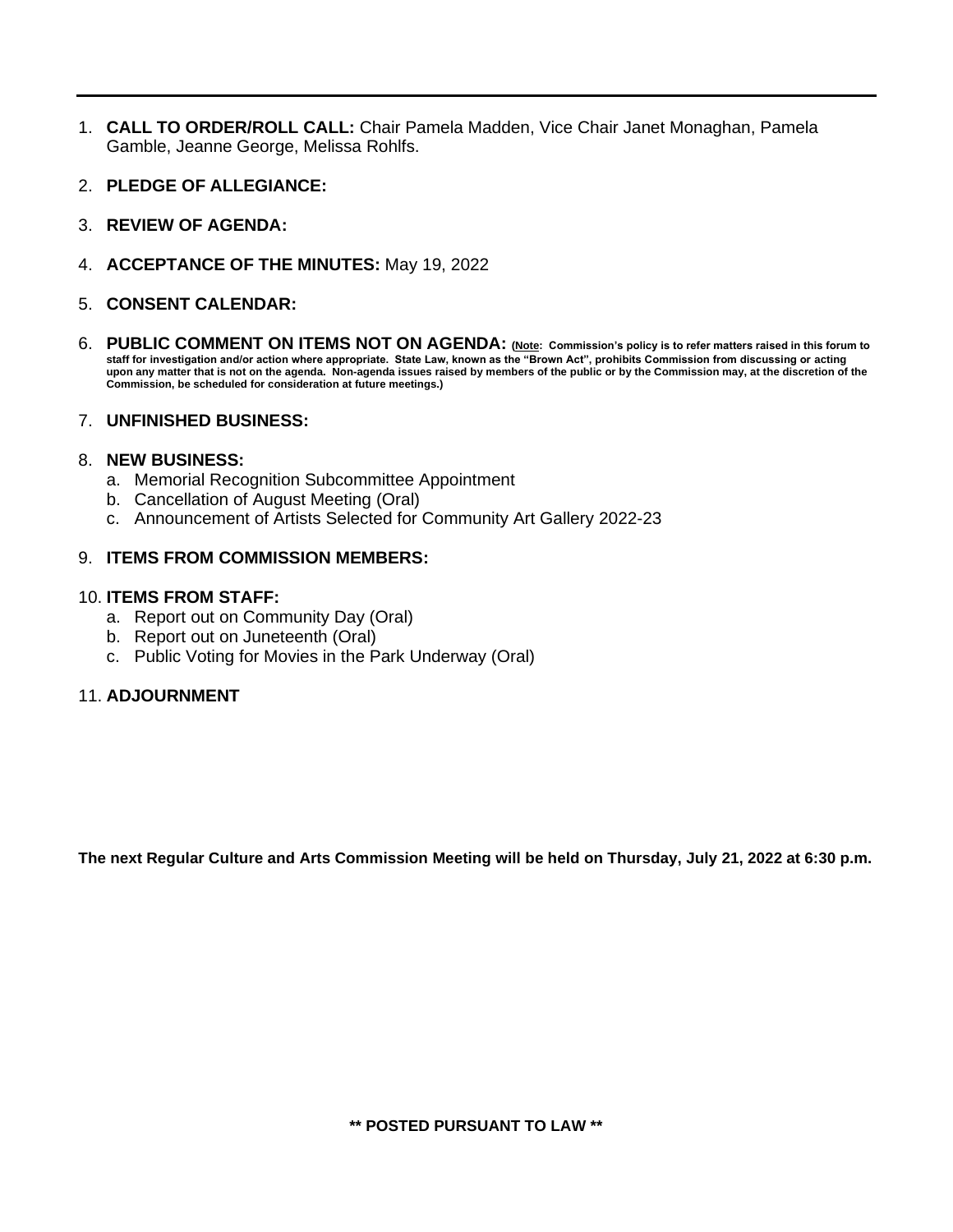

Community Services Department



#### **MEETING MINUTES**

### **Culture and Arts Commission May 19, 2022**

- 1. **CALL TO ORDER/ROLL CALL: Chair Madden** called the meeting of the Culture and Arts Commission to order at 6:39 p.m. Commissioners Present: Chair Madden, Vice Chair Janet Monaghan, Pamela Gamble, and Melissa Rohlfs. Excused Absence: George. Staff Present: Wallace.
- 2. **PLEDGE OF ALLEGIANCE: Chair Madden** led the Pledge of Allegiance.
- 3. **REVIEW OF AGENDA**: No changes.
- 4. **ACCEPTANCE OF MINUTES**: Minutes from March 17, 2022. **MSC Gamble/Monaghan.**  Accepted 4-0.
- 5. **CONSENT CALENDAR:** None.
- 6. **PUBLIC COMMENT:** None.
- 7. **UNFINISHED BUSINESS**: None.
- 8. **NEW BUSINESS:**
	- a. Review Submissions and Select Artists for the Community Art Gallery Program 2022-23 **Superintendent Wallace** presented. There were 31 submissions, about double from previous years. Commissioners reviewed the submissions and scored them. Staff will tally scores and notify artists.
	- b. Adopt Movies in the Park Film Selection Process Document and Select Movies for Public Voting – **Superintendent Wallace** presented the staff report. Commissioners voted on adopting the process document as written. **MSC Madden/Monaghan.** Passed 4-0.

Commissioners selected five films from each category for the public to vote on.

### 9. **ITEMS FROM COMMISSION MEMBERS:** None.

### 10. **ITEMS FROM STAFF:**

**Superintendent Wallace** reminded the commissioners that Sunday, June 5<sup>th</sup> will be Community Day on San Mateo Avenue from 12pm – 5pm.

11. **ADJOURNMENT**: With no other business to be conducted, **Chair Madden** adjourned the meeting at 7:50 p.m.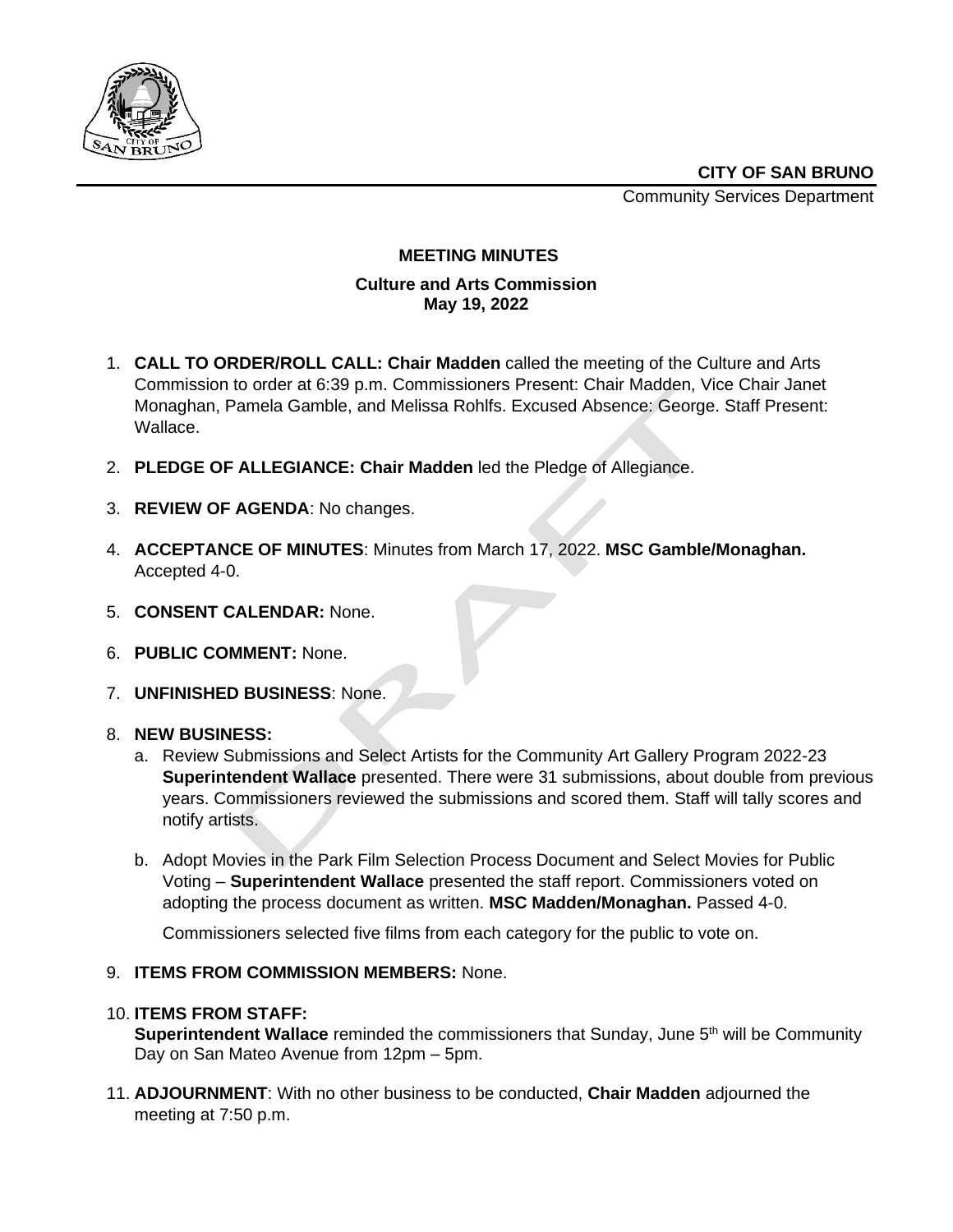

Community Services Department

| Date: | June 16, 2022                                  |
|-------|------------------------------------------------|
| From: | Tim Wallace, Community Services Superintendent |
| To:   | <b>Culture and Arts Commission</b>             |

**Subject:** Memorial Recognition Subcommittee Appointment

# **Background**

In 2012, the City Council approved the Memorial Recognition Policy. The intent was to establish and maintain a policy to appropriately honor those individuals, organizations, or groups that have served the community.

The goals of the Memorial Recognition Policy are to provide the City of San Bruno with a method for consistently identifying and honoring those in our community who have provided a high level of service and to provide people a means for paying tribute to a deceased member of our community. Two levels of recognition have been defined as qualifying for special consideration by the City Council: Special Service and Extraordinary Service.

Nominations for recognition of Special or Extraordinary Service may be submitted by recognized community organizations on an ongoing basis through the City Clerk's office. Annually, a sub-committee comprised of two members from each City Commission (Culture and Arts, Planning, and Parks and Recreation) will review the merits of each application that may have been submitted in the past year and will make a recommendation to the City Council, who will then vote on each recommendation. The review committee can request information from City boards, committees, commissions, and other community organizations to assist them in making their recommendation. Five affirmative votes are required to recommend the nominee to the City Council and three affirmative Council votes are required for passage. No organization may submit more than two nominations per year.

All costs related to the recognition of an individual, group, or organization as listed in the City's Master Fee Schedule will be borne by the nominating organization(s) unless otherwise specified by the City Council.

# **Discussion**

At this time, the City Clerk's office has forwarded two nominations to the Community Services Department for review of the subcommittee. One nomination was received in 2020 and the other was received this year, 2022. Due to COVID-19, the nomination for 2020 had been held for review.

### **Recommendation**

Staff is requesting that the Chair appoint two members of the Culture and Arts Commission to the Memorial Recognition Subcommittee. Once subcommittee members from each commission are chosen, staff will convene a meeting to discuss nominations and send a recommendation to City Council.